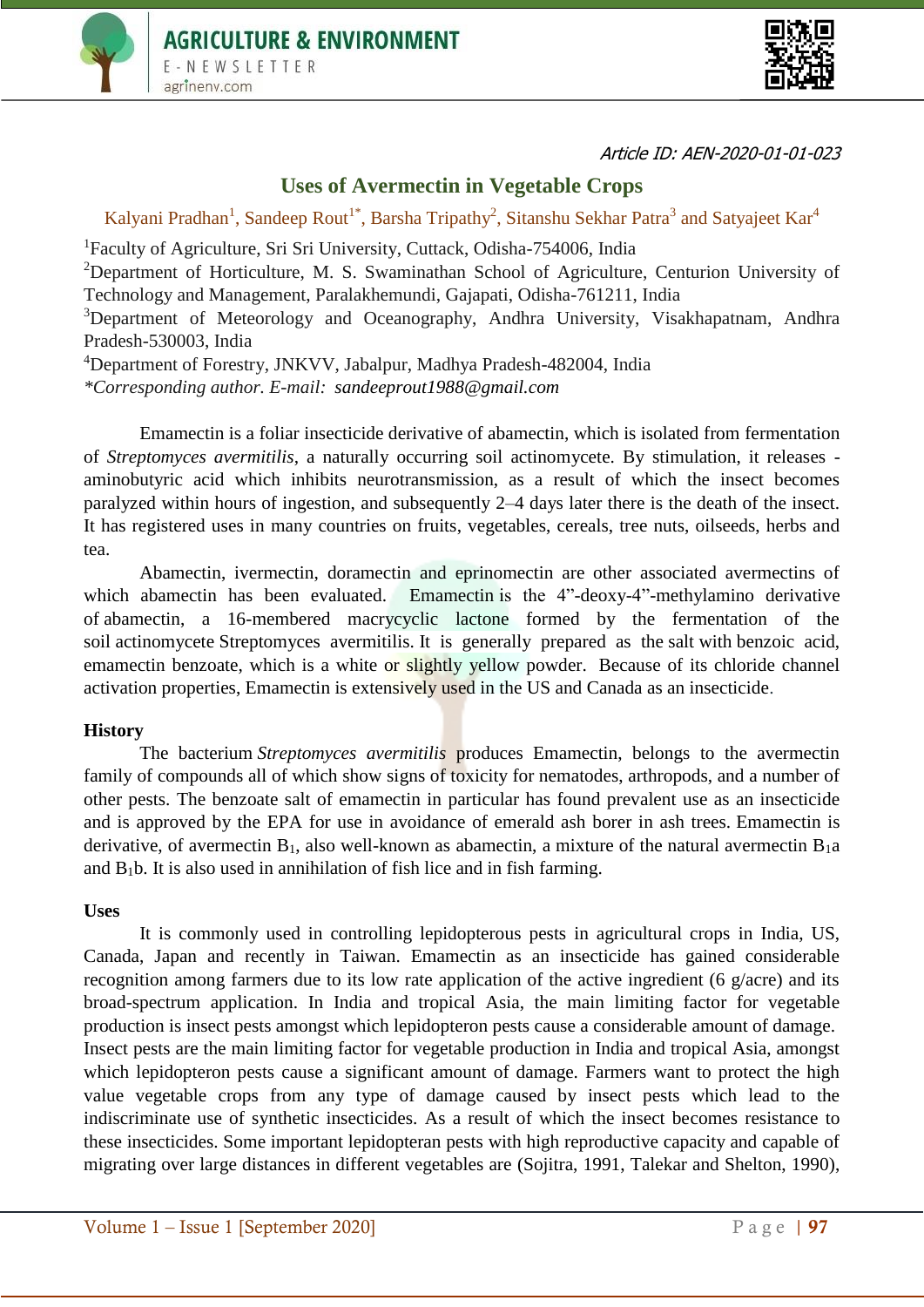

Diamond-back moth (DBM) in cabbage (*Plutella xylostella*), tomato fruit borer (*Helicoverpa armigera*), chilli pod borer (*Spodoptera litura*), shoot and fruit borers of brinjal (*Leucinodes orbonalis*) and okra (*Earias vitella* and *Earias insulana*). For efficient control of these lepidopteran pests recently some new pesticides have been developed having novel modes of action.

Today there is a great demand for safer and more selective insecticides affecting specifically harmful pests, while sparing beneficial insect species and other organisms. Furthermore, the fast developing resistance to conventional insecticides provides the momentum to study new alternatives and more cost-effective methods of insect control as a part of integrated pest management (IPM) programs.

## **Sustainable Management of Some Key Lepidopteran Insect Pests of Vegetables**

The purpose of this work was to test the effectiveness of some new chemicals, microbial pesticides and insect growth regulators in controlling five important lepidopteran pests on Tomato, Brinjal, Chilli, Okra and cabbage under field condition and their safetiness to natural enemies.

### **Case Study in different Vegetable crops**

### *Brinjal*

The infestation, both shoot and fruit damage were prevailed simultaneously in the field and expressed separately to explain the separate trend of shoot and fruit damage incidence. The overall mean infestation revealed the lowest fruit infestation in spinosad (12.48%) followed by flubendiamide (13.37%) treated plots, where as in untreated plot the fruit damage was 38.69%. It is manifest from the table that spinosad recorded the highest good fruit yield of 160.0 q/ha followed by flubendiamide (149.65 q/ha). Spinosad was more effective against the test insect with less damaged fruit yield, flubendiamide was the next best in order of effectiveness damaged fruits. Due to poor natural enemy complex, insecticides have been used extensively for its control. This has resulted in a progressive decrease in the effectiveness of most of the insecticides and also resulted in an outbreak of some secondary pests. Control of this pest is difficult because of its internal boring habit. In spite of its low fecundity (150 eggs per female) it has very high survival potentiality. Its entire larval period is spent within fruit/branch and it passes the whole damaging stage as true internal borer. This nature makes it afar the reach of most of the stomach poison insecticides. Among the microbial spinosad and emamectin benzoate showed better performances may be due to their contact and ovolarvicidal action that exhibited more toxic effects to eggs and neonate larvae which are the most susceptible stages of the pest. Similar results were obtained on the result of spinosad against *Leucinodes* as reported by AnandaKumar *et al*. (2002), and Thompson and Hutchins (1999).

### *Okra*

The mean percentage of shoot and fruit infestation of three sprays revealed that all those new molecules tested were found to be considerably superior over control at 5% level. Among them spinosad recorded the lowest (4.33%) infestation followed by flubendiamide (4.83%), novaluron (5.51%) and was at par with mixed formulation of chlorpyriphos and cypermethrin (5.67%). Similarly, highest yield of okra was recorded in spinosad treated plot (72.10 q/ha) followed by flubendiamide and novaluron treated plot (66.73 and 66.0 q/ha). The high efficiency of spinosad against Okra shoot and fruit borer is also conformity with Shinde *et al*. (2007).

### *Tomato*

In the tomato field, fruit infestation caused by *Helicoverpa armigera* was highly checked by flubendiamide, only 3.52% mean fruit damage was recorded, which was reflected on highest yield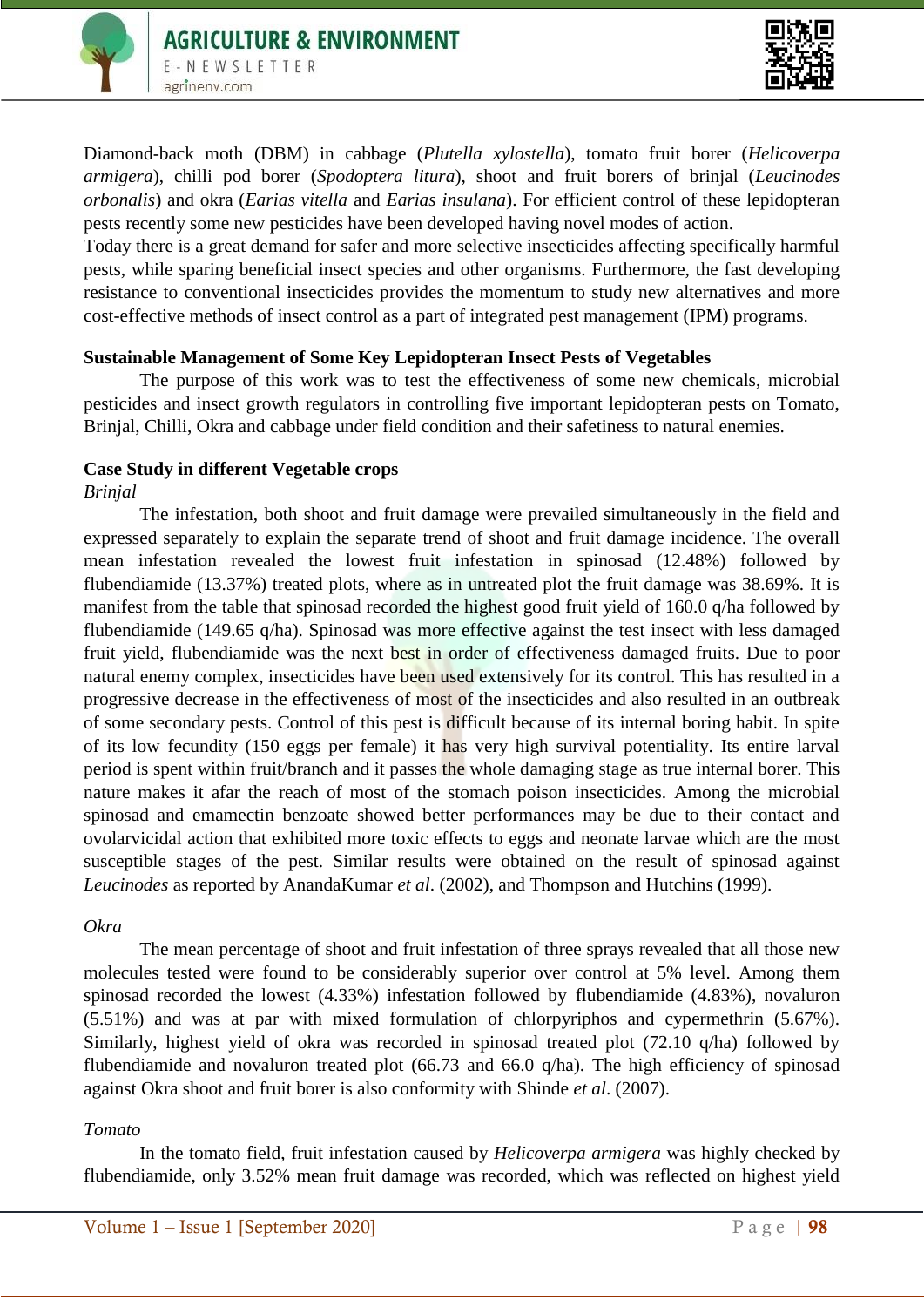



(81.55 q/ha) also, followed by spinosad (5.21% fruit damage and yield 76.95q/ha). Other chemicals novaluron, chlorfenapyr and emamectin perform moderately to minimize the fruit infestation. Indiscriminate use of different insecticides resulted in killing of natural enemies of the borer. As nocturnal insect, its activity starts from the evening and continue till morning. This makes it more difficult to control. Flubendiamide, spinosad, emamectin benzoate and novaluron exhibited higher degree of population reduction of *Helicoverpa*. High initial larval mortality was found after application of those chemicals. *Bacillus* was less persistent than other microbial resulting in increase of population after few days of application.

Novaluron performed exceedingly well against *Helicoverpa* at all levels. Similar results were observed by Ishaaya *et al*. (1996). According to them, novaluron acts through stomach and contact actions and highly active against lepidopteran larvae producing about 100% mortality when larva feed the treated fruits. The high efficacy of flubendiamide against *Helicoverpa* is also conformity with Narayana and Rajashri (2006), and Meena *et al*. (2006).

#### *Cabbage*

All the insecticides showed a good decline of the pest population. Among them flubendiamide performs exceedingly well both in reducing DBM population (91.0%) as well as an increase in yield (24.15 ton/ha) closely followed by spinosad and novaluron. DBM (*Plutella xylostella* L.) is one of the most important insects of cabbage that quickly develops resistance in all classes of insecticides. The resistance phenomenon occurs in DBM due to its lipid characters and mixed function oxidase (MFO) system that present in liver is mainly responsible for degradation and detoxification metabolism of different toxicants after time lapse. In the present investigation flubendiamide, spinosad, novaluron and chlorfenapyr showed the best efficacy against DBM. Pramanik and Chatterjee (2004) observed that the larvae of *P. xylostella* became sluggish after novaluron treatment, followed by cessation of feeding. The larvae became changed from pale green to black. Abortive moulting was also evident in some of the larvae. Flubendiamide is a new generation insecticide having new mode of action belonging to the class of benzenedi carboxamides. The high efficacy of flubendiamide against plutella xylostella in cabbage is also proved by Ameta and Bunker (2007) and Kumar *et al*. (2007).

### *Chilli*

In chilli field, the fruit infestation caused by Spodoptera sp. was highly checked by spinosad and novaluron. More than 90.0% reduction of fruit borer was noted with only 2.30 and 2.35% fruit infestation and more than 17.0 q/ha of Chilli yield. The rest of the other insecticides significantly reduced the pest population and increased in yield as compared to the untreated plot. Close observations in the chilli field revealed that the chemical novaluron caused moulting failure and deformity in the wide population of larva and mosaics. The new molecules with new insecticidal chemistry used in our experiment such as spinosad, emamectin benzoate have been proved well in combating this pest in cabbage. Present findings are in agreement with the work of Kumar and Devappa (2006).

#### **Effect on Natural enemies**

All the chemicals except mixed formulation of chlorpyriphos + cypermethrin are comparatively safer to natural enemies – spider, Menochillus, Chrysoprla and Cotesia on brinjal, tomato, chilli and cabbage. It was observed that among the chemicals (except mixed formulation)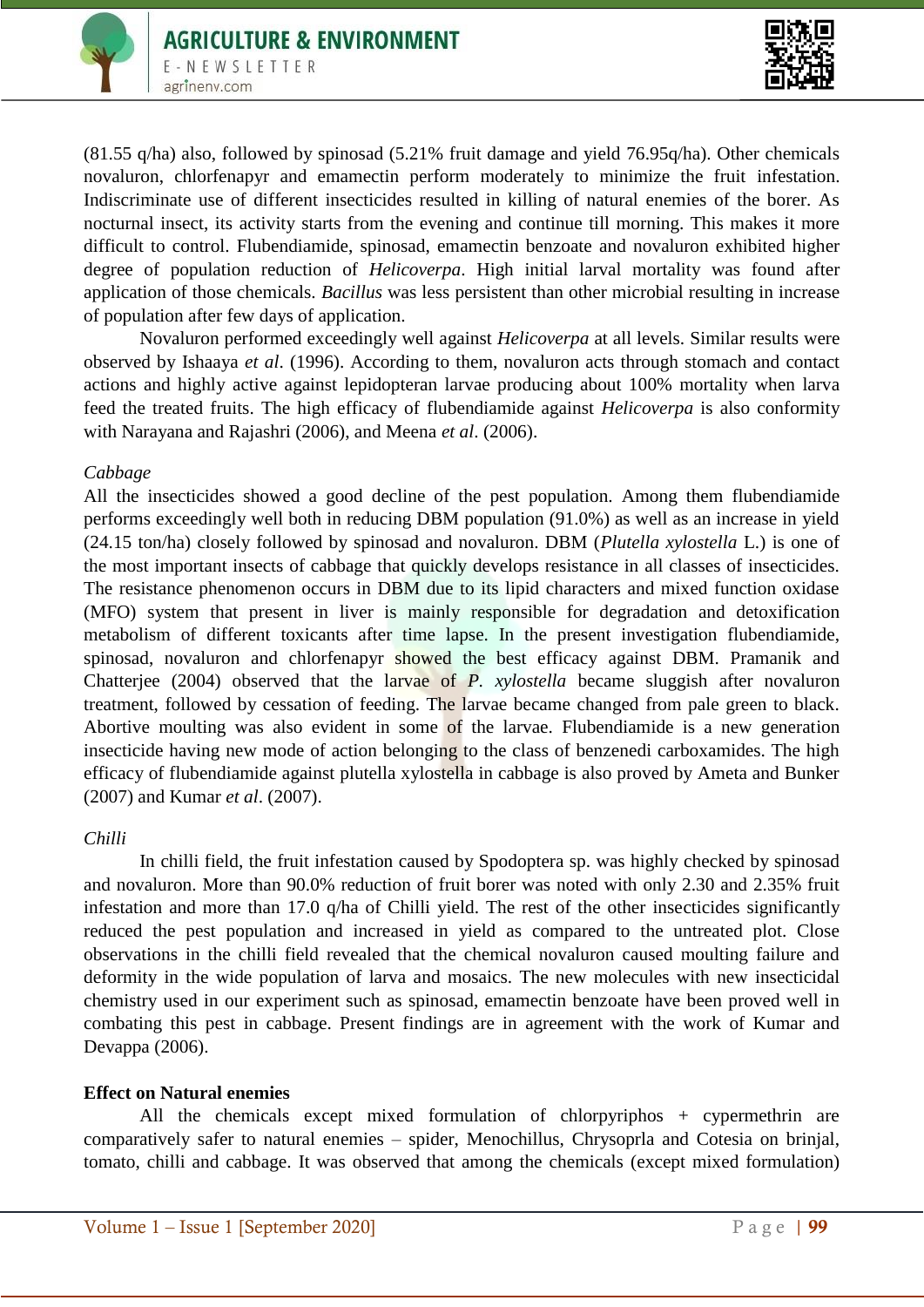



chlorfenapyr has some little effect on the population of natural enemy. In case of tomato where number of spiders per 10 plants was observed, only the mixed formulation of chlorpyriphos & cypermethrin was the toxic chemical which spares the natural enemies. In chilli, no any natural enemies were observed in the plot treated with mixed formulation of chlorpyriphos & cypermethrin. In cabbage, the diamond back moth larvae parasitized with *Cotesia plutellae* were collected from the treated plots and reared in the laboratory and observed the percentage of emergence. It was revealed from the observations that only two chemicals, mixed formulation of chlorpyriphos and cypermethrin and chlorfenapyr were significantly reduced parasitism at 5% level. So except those two chemicals all the chemicals were proved safe to the parasite *Cotesia plutellae*.

#### **Conclusions**

The new eco-friendly and selective insecticides are based on new receptors of insect nervous and endocrine systems as well as different metabolic pathways of the different insecticides. Flubendiamide is one of the important insecticides that have excellent action on insects with unusual symptoms such as body contractions and feeding cessation. It caused a gradual contraction of the insect body thickening and shortening without convulsions and activates the ryanodine receptor, a calcium release channel which is involved in muscle contraction. Spinosad, chlorfenapyr, emamectin benzoate and novaluron are very much potent insecticides than others and their effect persisted for 5- 15 days. Conventional insecticide – chlorpyriphos + cypermethrin was also very much effective against all lepidopteran pests but at the same time, it reduced all the natural enemies in all crops.

#### **References**

- Ameta, O.P. and Bunker, G.K. (2007). Efficacy of NNI 001 (Flubendiamide) 480 SC against diamondback moth, *Plutella xylostella* (Linn.) in cabbage and its effects on natural enemies under field conditions. *Pestology*. 31 (6): 21-24.
- Anandkumar, V., Nagangoud, A. and Patil, B.V. (2002). Management of Brinjal shoot and fruit borer, *Leucinodes orbonalis* (Guen.) Proceedings on National seminar on "Integrated pest Management in the current century" held at B.C.K.V., India p. 238-248.
- Ishaaya, I., Yablonski, S., Mendelson, Z., Mansour, Y. and Horowitz, A.R. (1996). No-valuron (MCW-275), a novel benzoylphenyl urea, suppressing developing stages of lepidopteran, whitefly and leafminer pests. Proceedings of the Brighton Crop Protection Conference. Pests and Diseases. 3:1013-1020.
- Kumar, P. and Devappa, V.(2006). Bioefficacy of emamectin benzoate 5% udar.SG (Proclaim) against brinjal shoot and fruit borer. Pestology. 30(3): 17-19.
- Lakshmi Narayana, S. and Rajasri, M. (2006). Flubendiamide 20 WDG (RIL-038)-A new molecule for the management of American bollworm. *Helicoverpa armigera* on cotton. *Pestology.* 30 (11): 16-18.
- Meena, R.S., Srivastava, C.P. and Joshi, N. (2006). Bioefficacy of some newer insecticides against the major insect pests of short duration pigeonpea. *Pestology.* 30 (9): 13-16.
- Pramanik,P. and Chatterjee, M.L.(2004). Effects of novaluron on the population of *Plutella xylostella* and *Spodoptera litura* on cabbage. *Annals of Plant Protection Sciences.* 12 (1): 204-205.